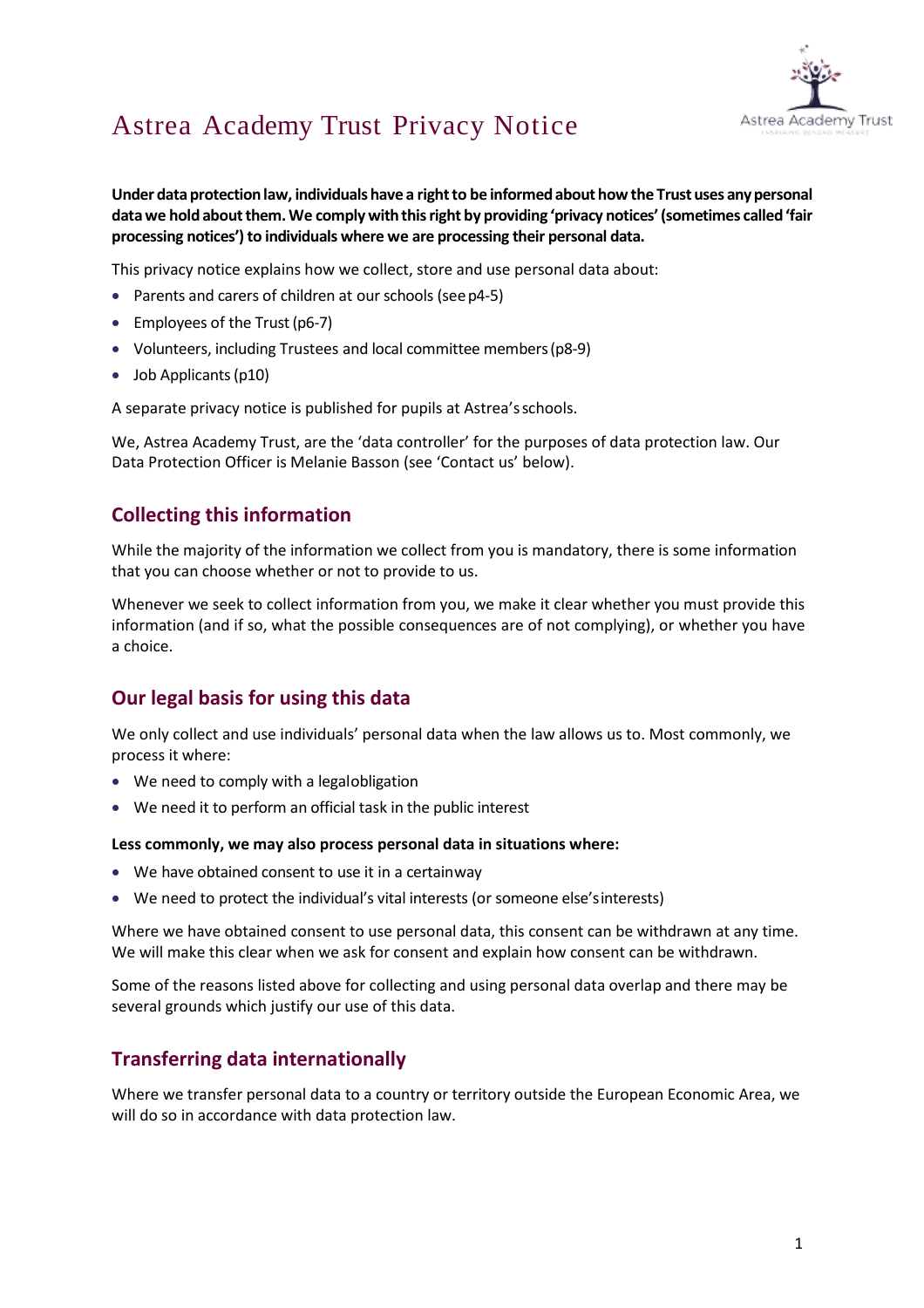

## **Use of your personal information for marketing purposes**

Where you have given us consent to do so, the trust may send you marketing information by e-mail or text promoting trust, events, campaigns, charitable causes or services that may be of interest to you. You can "opt out" of receiving these texts and/or e-mails at any time by clicking on the "Unsubscribe" link at the bottom of any such communication, or by contacting our Data Protection Officer.

# **Your rights**

### **How to access personal information we hold about you**

Individuals have a right to make a 'subject access request' to gain access to personal information that the school holds about them.

Parents/carers can make a request with respect to their child's data where the child is not considered mature enough to understand their rights over their own data (usually under the age of 13), or where the child has provided consent.

If you make a subject access request, and if we do hold information about you, we will:

- Give you a description ofit
- Tell you why we are holding and processing it, and how long we will keep it for
- Explain where we got it from, if not fromyou
- Tell you who it has been, or will be, shared with
- Let you know whether any automated decision-making is being applied to the data, and any consequences of this
- Give you a copy of the information in anintelligible form

You may also have the right for your personal information to be transmitted electronically to another organisation in certain circumstances.

If you would like to make a request, please contact our Data Protection Officer.

Parents/carers can access to their child's educational record on request. To request access, please contact the Academy Principal.

# **Your other rights regarding your data**

Under data protection law, individuals have certain rights regarding how their personal data is used and kept safe. You have the right to:

- Object to the use of your personal data if it would cause, or is causing, damage or distress
- Prevent your data being used to send direct marketing
- Object to the use of your personal data for decisions being taken by automated means (by a computer or machine, rather than by aperson)
- In certain circumstances, have inaccurate personal data corrected, deleted or destroyed, or restrict processing
- Claim compensation for damages caused by a breach of the data protection regulations

to exercise any of these rights, please contact our Data Protection Officer.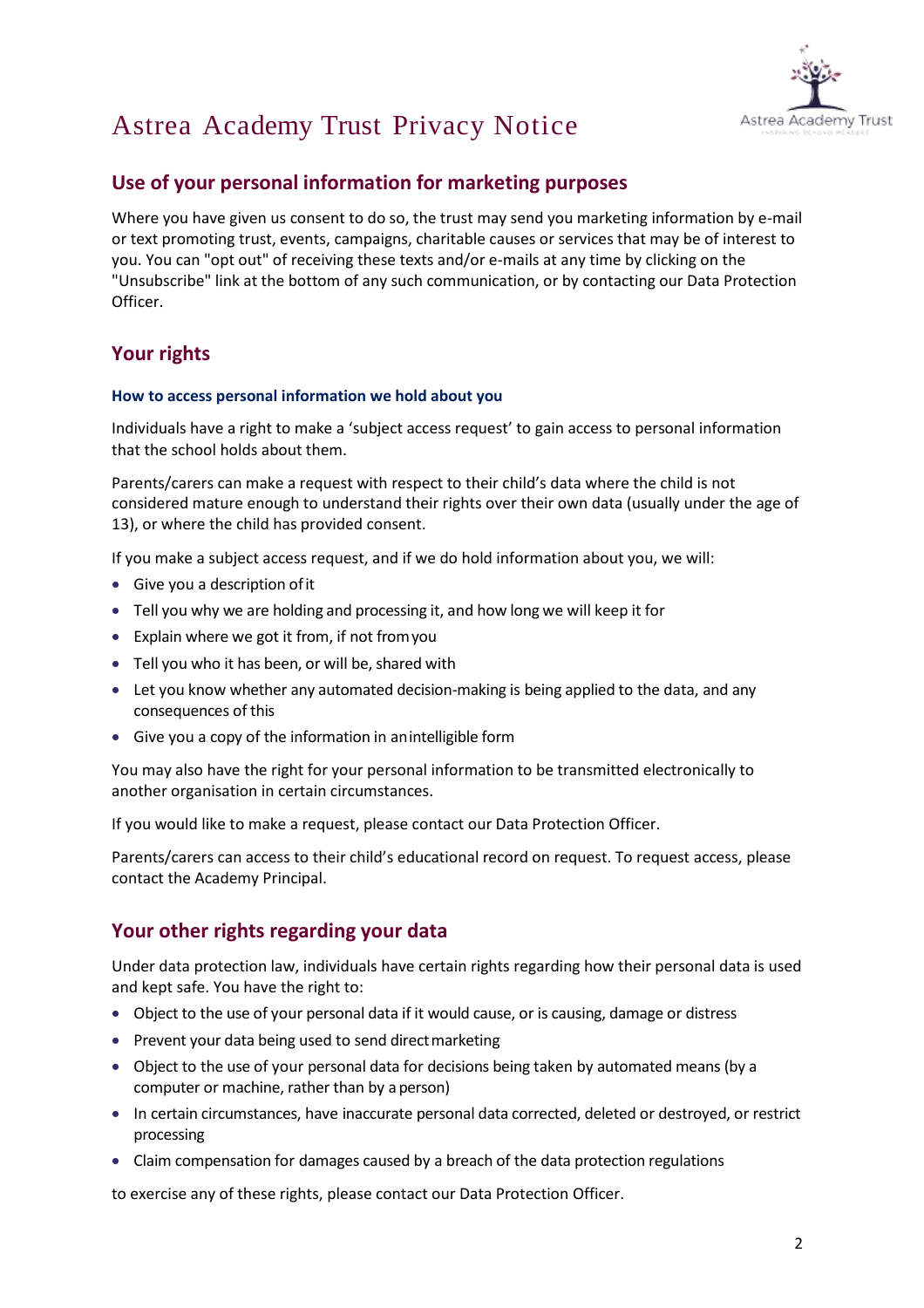

# **Complaints**

We take any complaints about our collection and use of personal information very seriously.

If you think that our collection or use of personal information is unfair, misleading or inappropriate, or have any other concern about our data processing, please raise this with us in the first instance.

To make a complaint, please contact our Data Protection Officer.

Alternatively, you can make a complaint to the Information Commissioner's Office:

- 1. Report a concern online at https://ico.org.uk/concerns/
- 2. Call 0303 123 1113; or
- 3. Write to:

**Information Commissioner's Office**, Wycliffe House, Water Lane, Wilmslow, Cheshire. SK9 5AF

# **Contact us**

If you have any questions, concerns or would like more information about anything mentioned in this privacy notice, please contact our Data Protection Officer:

#### **Melanie Basson**

c/o Astrea Academy Trust, The Hub Hartley Brook Road Sheffield S5 0JF

Email: [DPO@astreaacademytrust.org](mailto:DPO@Astreaacademytrust.org)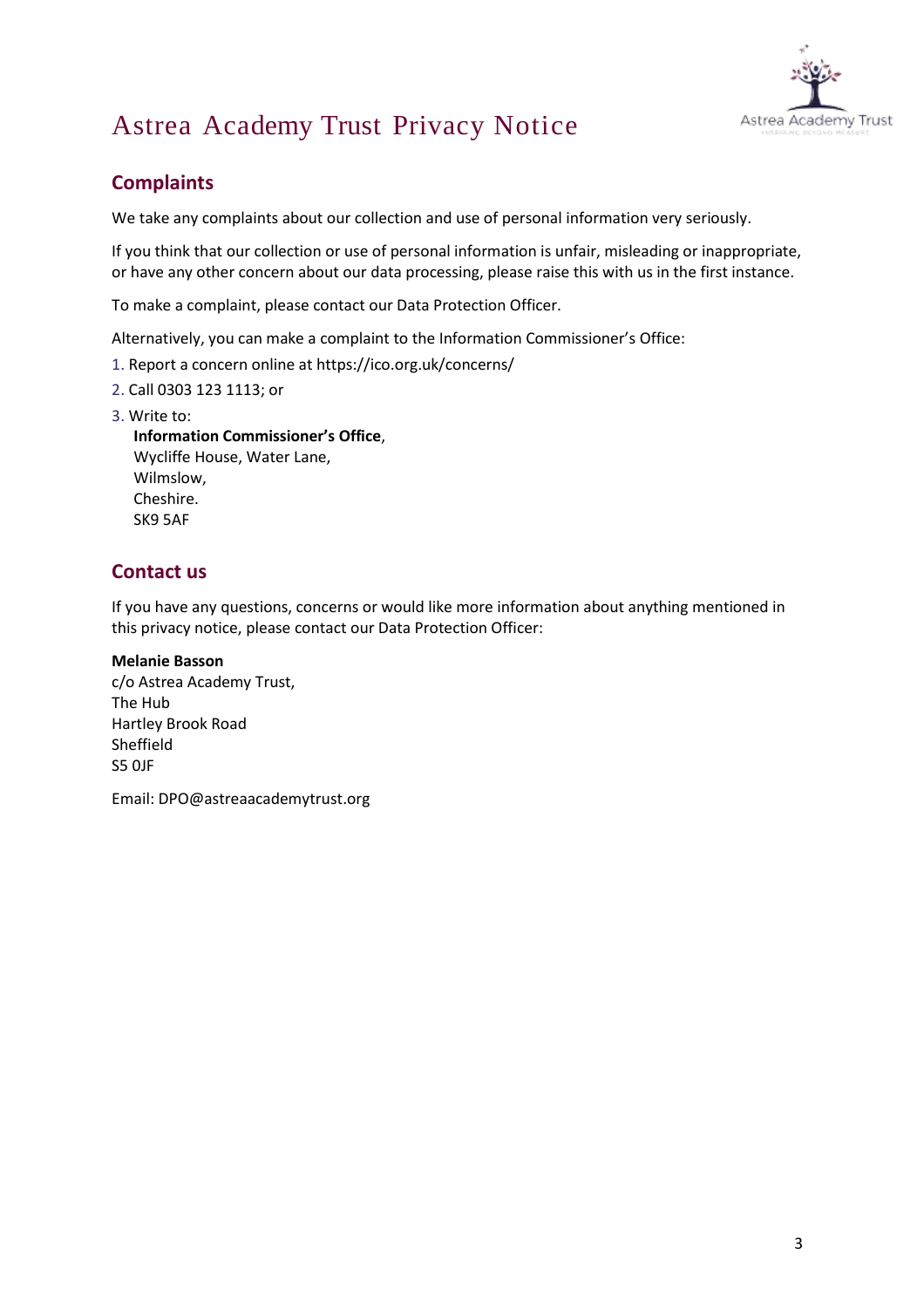

# **Parents and Carers**

## **The personal data we hold**

Personal data that we may collect, use, store and share (when appropriate) about you and your children includes, but is not restricted to:

- Contact details, contact preferences, date of birth, identification documents
- Results of internal assessments and externally settests
- $\bullet$  Pupil and curricular records
- Characteristics, such as ethnic background, eligibility for free school meals, or special educational needs
- Exclusion information
- Details of any medical conditions, including physical and mental health
- Attendance information
- Safeguarding information
- Details of any support received, including care packages, plans and support providers
- Photographs
- CCTV images captured in school

We may also hold data about pupils that we have received from other organisations, including other schools, local authorities and the Department for Education.

### *Why we use this data*

We use this data to:

- Support pupil learning
- Monitor and report on pupil progress
- Provide appropriate pastoral care
- Protect pupil welfare
- Assess the quality of our services
- Administer admissions waiting lists
- Carry out research
- Comply with the law regarding data sharing

#### *How we store this data*

We keep personal information about pupils while they are attending our school. We may also keep it beyond their attendance at our school if this is necessary in order to comply with our legal obligations. Our Data Protection Policy sets out how long we keep information about pupils.

A copy of the Data Protection Policy is available on the Academy website or can be requested via the academy office.

### *Data sharing*

We do not share information about pupils with any third party without consent unless the law and our policies allow us to do so.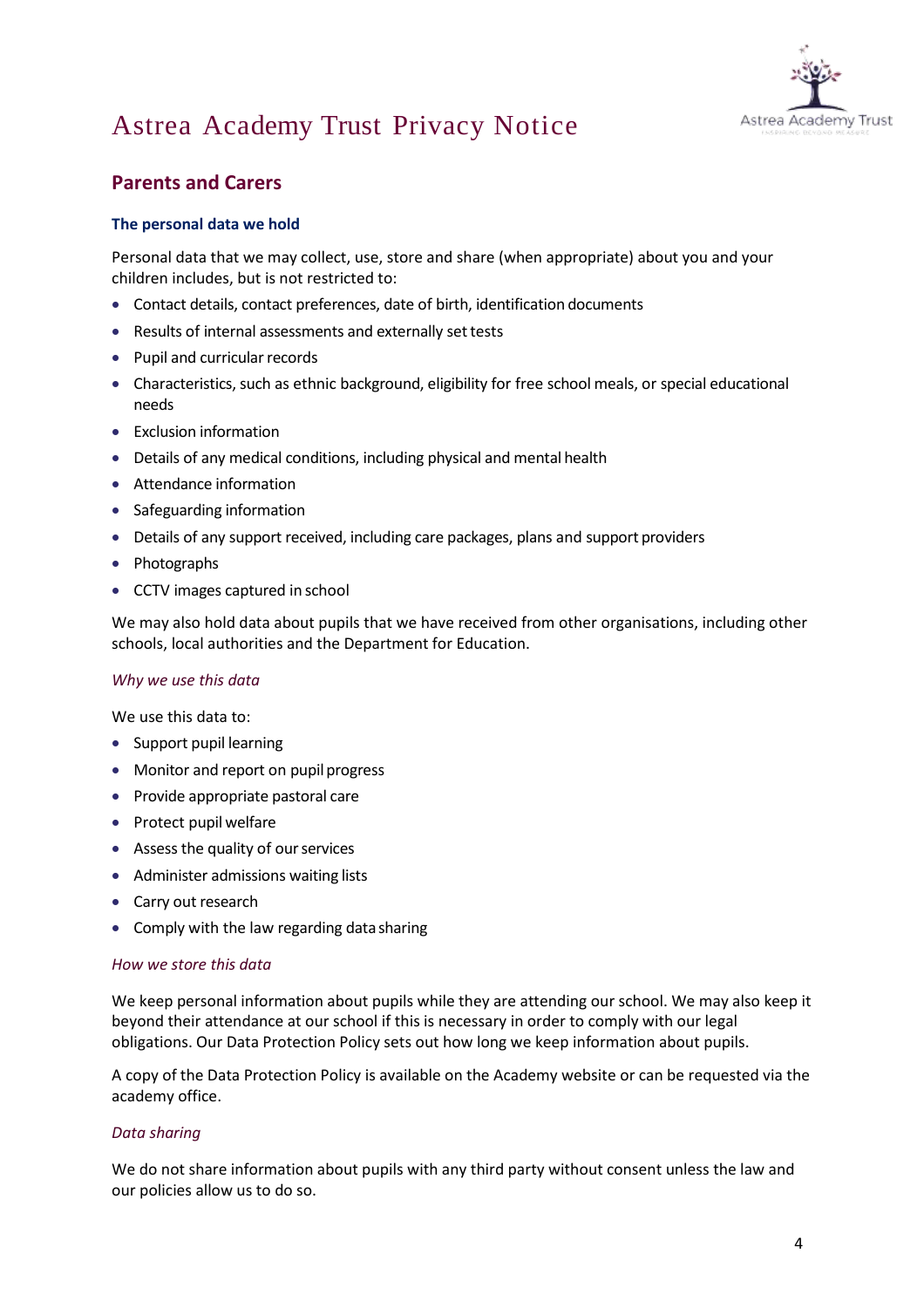

Where it is legally required, or necessary (and it complies with data protection law) we may share personal information about pupils with:

- *Our local authority – to meet our legal obligations to share certain information with it, such as safeguarding concerns and exclusions*
- *The Department for Education*
- *The pupil's family and representatives*
- *Educators and examining bodies*
- *Our regulators*
- *Suppliers and service providers – to enable them to provide contractedservices*
- *Financial organisations*
- *Central and local government*
- *Our auditors*
- *Survey and research organisations*
- *Health authorities*
- *Security organisations*
- *Health and social welfare organisations*
- *Professional advisers and consultants*
- *Charities and voluntary organisations*
- *Police forces, courts, tribunals*
- *Professional bodies*

# **National Pupil Database**

We are required to provide information about pupils to the Department for Education as part of statutory data collections such as the school census and early years census where appropriate.

Some of this information is then stored in the [National Pupil Database](https://www.gov.uk/government/publications/national-pupil-database-user-guide-and-supporting-information) (NPD), which is owned and managed by the Department and provides evidence on school performance to informresearch.

The database is held electronically so it can easily be turned into statistics. The information is securely collected from a range of sources including schools, local authorities and exam boards.

The Department for Education may share information from the NPD with other organisations which promote children's education or wellbeing in England. Such organisations must agree to strict terms and conditions about how they will use the data.

For more information, see the Department's webpage on [how it collects and shares research data.](https://www.gov.uk/data-protection-how-we-collect-and-share-research-data)

You can also [contact the Department for Education](https://www.gov.uk/contact-dfe) with any further questions about the NPD.

### **Schools with pupils aged 13+ insert:**

### *Youth support services*

Once our pupils reach the age of 13, we are legally required to pass on certain information about them to, *[name of local authority or youth support services provider in your area]*, as it has legal responsibilities regarding the education or training of 13-19 year-olds.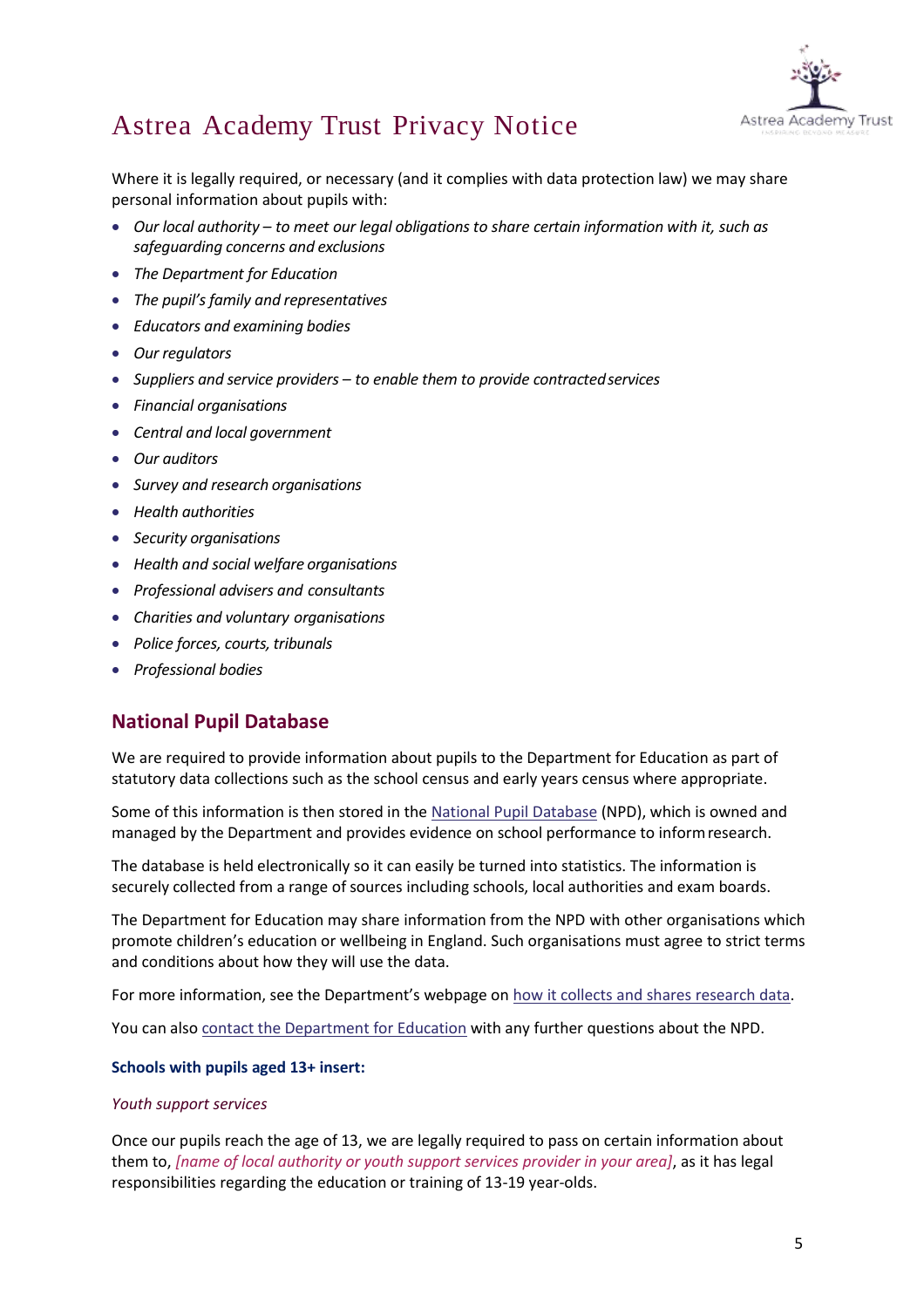

This information enables it to provide youth support services, post-16 education and training services, and careers advisers.

Parents/carers, or pupils once aged 16 or over, can contact our Data Protection Officer to request that we only pass the individual's name, address and date of birth to the local authority or youth support services provider.

# **Employees of the Trust**

## **The personal data we hold**

We process data relating to those we employ, or otherwise engage, to work at our academy. Personal data that we may collect, use, store and share (when appropriate) about you includes, but is not restricted to:

- Contact details
- Date of birth, marital status andgender
- Next of kin and emergency contact numbers
- Salary, annual leave, pension and benefits information
- Bank account details, payroll records, National Insurance number and tax status information
- Recruitment information, including copies of right to work documentation, references and other information included in a CV or cover letter or as part of the application process
- Qualifications and employment records, including work history, job titles, working hours, training records and professional memberships
- Performance information
- Outcomes of any disciplinary and/or grievance procedures
- Absence data
- Copy of driving licence
- Photographs
- CCTV footage
- Data about your use of the school's information and communicationssystem

We may also collect, store and use information about you that falls into "special categories" of more sensitive personal data. This includes information about (where applicable):

- Race, ethnicity, religious beliefs, sexual orientation and political opinions
- Trade union membership
- Health, including any medical conditions, and sickness records

### *Why we use this data*

The purpose of processing this data is to help us run the school, including to:

- Enable you to be paid
- Facilitate safe recruitment, as part of our safeguarding obligations towards pupils
- Support effective performance management
- Inform our recruitment and retention policies
- Allow better financial modelling and planning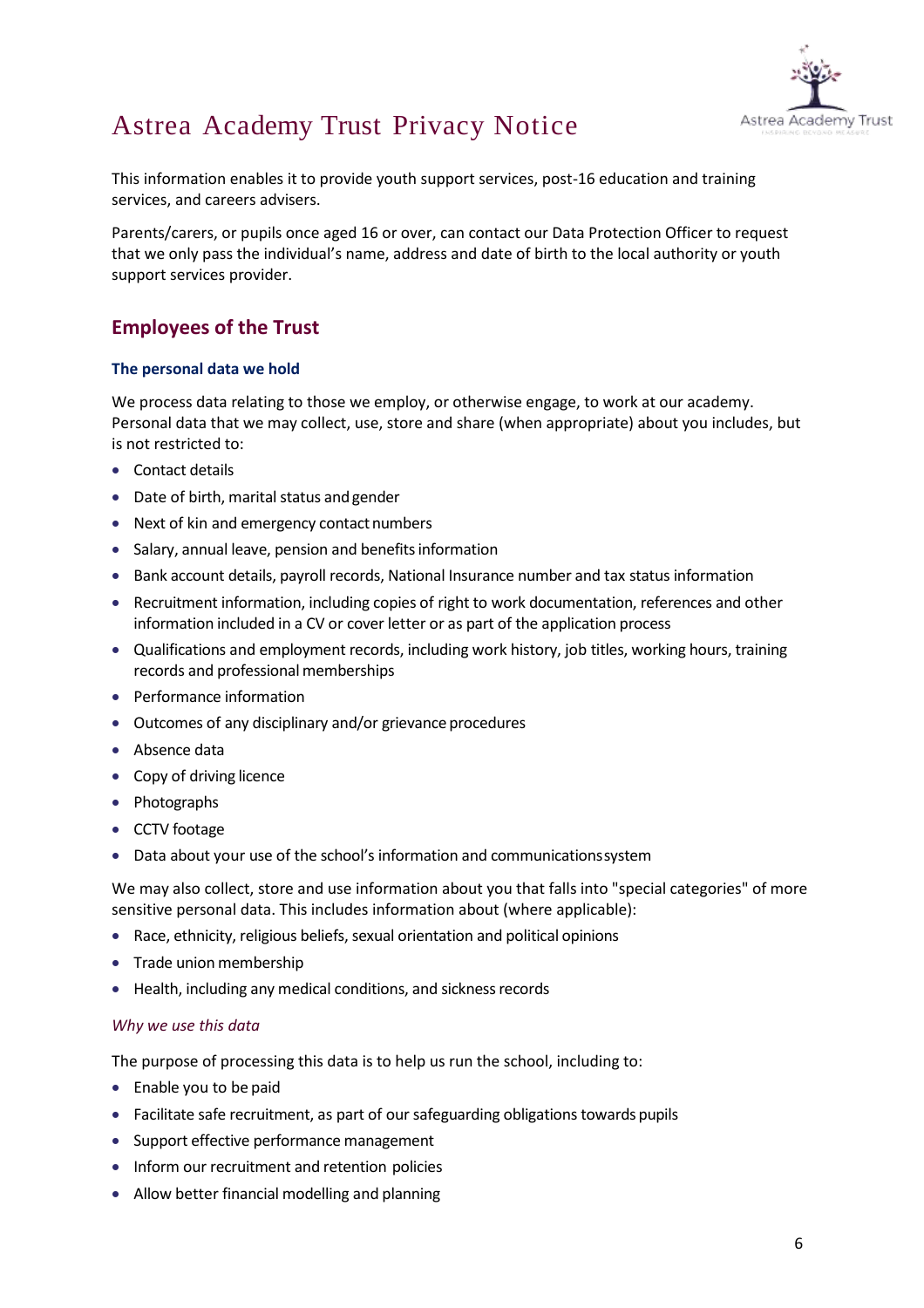

- Enable equalities monitoring
- Improve the management of workforce data across the sector
- Support the work of the School Teachers' Review Body

### *How we store this data*

Personal data is stored in line with our data protection policy.

We create and maintain an employment file for each staff member. The information contained in this file is kept secure and is only used for purposes directly relevant to your employment.

Once your employment with us has ended, we will retain this file and delete the information in it in accordance with our data protection policy.

A copy of the Data Protection Policy is available on the Academy website or can be requested via the academy office.

#### *Data sharing*

We do not share information about you with any third party without your consent unless the law and our policies allow us to do so.

Where it is legally required, or necessary (and it complies with data protection law), we may share personal information about you with:

- *Our local authority – to meet our legal obligations to share certain information with it, such as safeguarding concerns.*
- *The Department for Education*
- *Your family or representatives*
- *Educators and examining bodies*
- *Our regulators*
- *Suppliers and service providers – to enable them to provide the service we have contracted them for, such as payroll*
- *Financial organisations*
- *Central and local government*
- *Our auditors*
- *Survey and research organisations*
- *Trade unions and associations*
- *Health authorities*
- *Security organisations*
- *Health and social welfare organisations*
- *Professional advisers and consultants*
- *Charities and voluntary organisations*
- *Police forces, courts, tribunals*
- *Professional bodies*
- *Employment and recruitment agencies*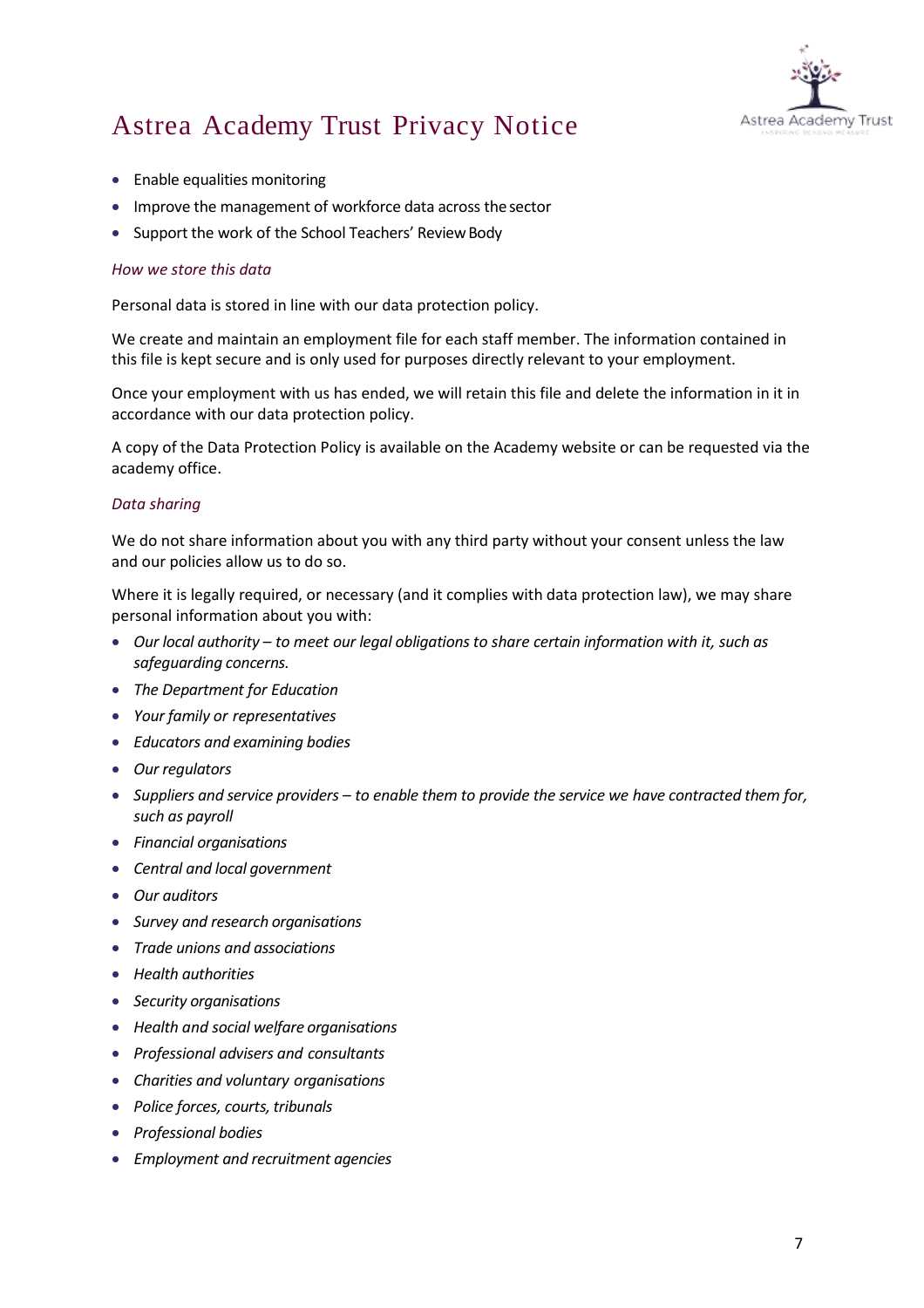

# **Volunteers**

## **The personal data we hold**

We process data relating to those volunteering at our [school/trust]. Personal data that we may collect, use, store and share (when appropriate) about you includes, but is not restricted to:

- Contact details
- References
- Evidence of qualifications
- Employment details
- Information about business and pecuniary interests

We may also collect, store and use information about you that falls into "special categories" of more sensitive personal data. This may include information about (where applicable):

- Race, ethnicity, religious beliefs, sexual orientation and political opinions
- Disability and access requirements

#### *Why we use this data*

- The purpose of processing this data is to support the *[school/trust]*to:
- **•** Establish and maintain effective governance
- Meet statutory obligations for publishing and sharing *[governors'/trustees']*details
- Facilitate safe recruitment, as part of our safeguarding obligations towards pupils
- Undertake equalities monitoring
- Ensure that appropriate access arrangements can be provided for volunteers who require them

### *Collecting this information*

While the majority of the information we collect from you is mandatory, there is some information that you can choose whether or not to provide to us.

Whenever we seek to collect information from you, we make it clear whether you must provide this information (and if so, what the possible consequences are of not complying), or whether you have a choice.

#### *How we store this data*

Personal data is stored in accordance with our data protection policy.

We maintain a file to store personal information about all volunteers. The information contained in this file is kept secure and is only used for purposes directly relevant to your work with the trust.

When your relationship with the trust has ended, we will retain and dispose of your personal information in accordance with our data protection policy.

A copy of the Data Protection Policy is available on the Academy website or can be requested via the academy office.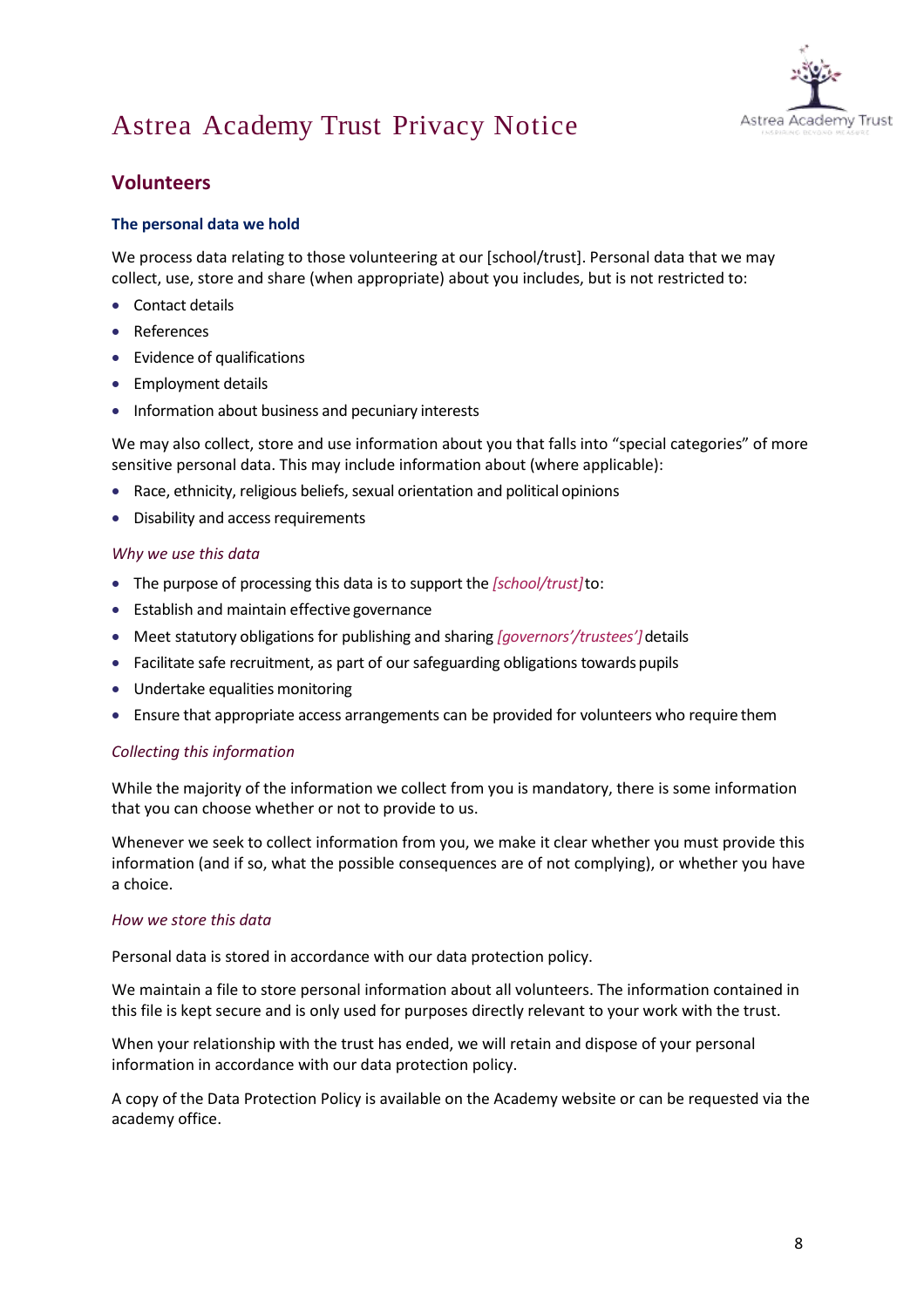

## *Data sharing*

We do not share information about you with any third party without your consent unless the law and our policies allow us to do so.

Where it is legally required, or necessary (and it complies with data protection law) we may share personal information about you with:

- *Government departments or agencies – to meet our legal obligations to share information about governors/trustees*
- *Our local authority – to meet our legal obligations to share certain information with it, such as details of governors*
- *Suppliers and service providers – to enable them to provide the service we have contracted them for, such as governor/trustee support*
- *Professional advisers and consultants*
- *Employment and recruitment agencies*
- *Police forces, courts*

# **Job Applicants**

## **The personal data we hold**

We process data relating to those applying to work at our school. Personal data that we may collect, use, store and share (when appropriate) about you includes, but is not restricted to:

- Contact details
- Copies of right to work documentation
- References
- Evidence of qualifications
- Employment records, including work history, job titles, training records and professional memberships

We may also collect, store and use information about you that falls into "special categories" of more sensitive personal data. This includes information about (where applicable):

- Race, ethnicity, religious beliefs, sexual orientation and political opinions
- Disability and access requirements

### *Why we use this data*

The purpose of processing this data is to aid the recruitment process by:

- Enabling us to establish relevant experience and qualifications
- Facilitating safe recruitment, as part of our safeguarding obligations towards pupils
- Enabling equalities monitoring
- Ensuring that appropriate access arrangements can be provided for candidates that requirethem

### *How we store this data*

Personal data we collect as part of the job application process is stored in line with our data protection policy.